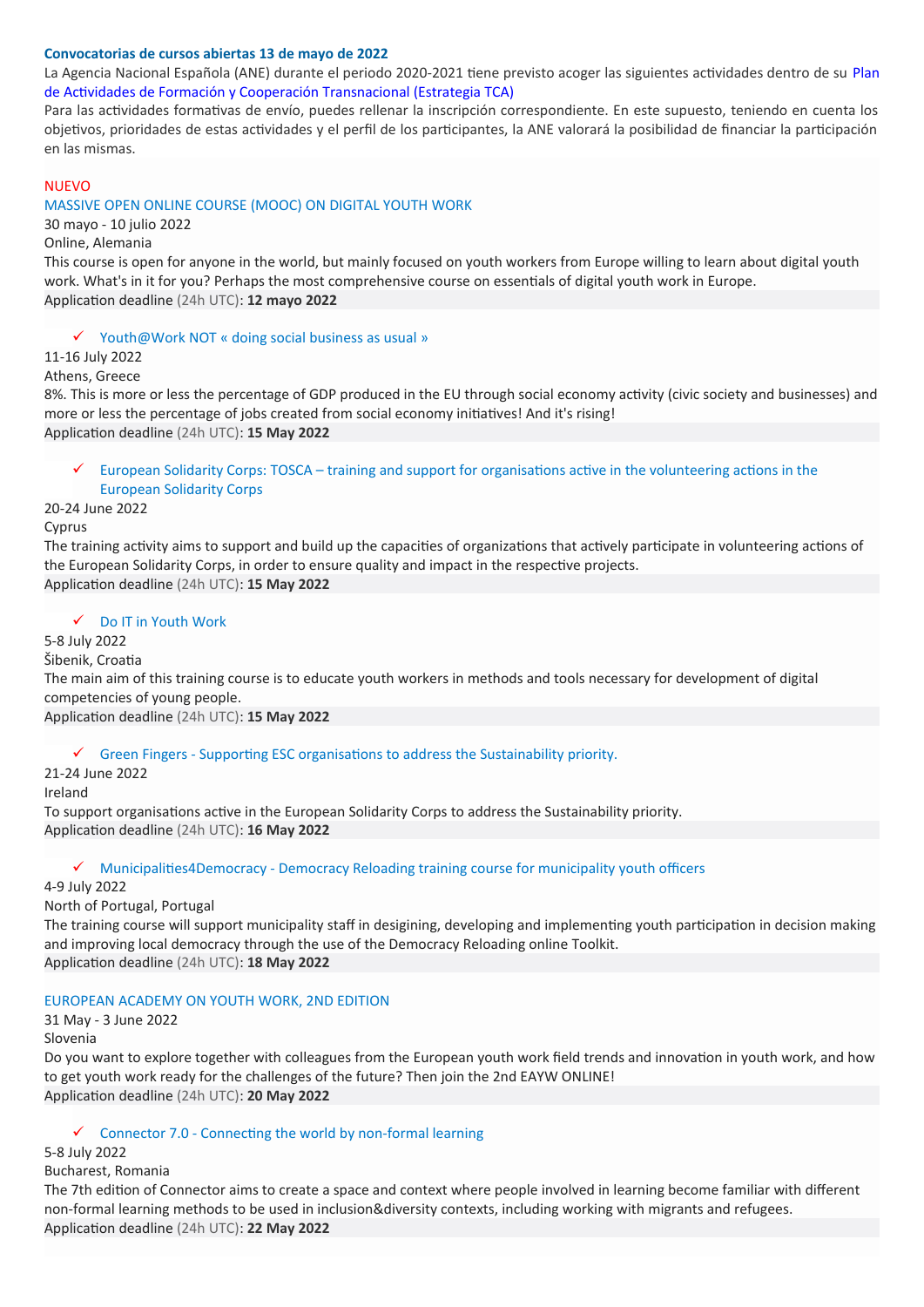#### $\checkmark$  Study visit in Lithuania: Explore the programme possibilities available to youth with intellectual disabilities

#### 20-24 June 2022

Vilnius, Lithuania

It aims to bring organizations working with youth with intellectual disabilities together, showcase good practices & participation possibilities as well as encourage international cooperation. Application deadline (24h UTC): **25 May 2022**

# $\checkmark$  Eve Opener in Romania

## 14-19 July 2022

#### Romania

In this training course you will learn all the basics to organize and apply for a grant for youth exchanges in Erasmus+ (Youth), with a priority focus on projects concretely involving young people from the very beginning of the process Application deadline (24h UTC): **31 May 2022**

 $\checkmark$  bOJA Symposium 2022 - (enable) youth identities / bOJA Fachtagung - Jugendliche Identitäten (ermöglichen)

#### 11-13 September 2022

#### Zell am See, Austria

The Austrian Network for Open Youth Work (bOJA) organizes its yearly Symposium on Open Youth Work. This year will be dedicated to the topic of young peoples' identities in the context of actual societal developments. Working language is German! Application deadline (24h UTC): **6 June 2022**

#### NUEVO

#### STAR OF EUROPE PORTUGAL

11-15 julio 2022

Braga, Portugal

Take a step by step journey through a youth exchange project. You will learn all the essentials in organising youth exchanges and can motivate your young people to take an active role through the project with Star of Europe! Application deadline (24h UTC): **6 junio 2022**

### Democracy Reloading Webinars

#### 9 June 2022

Online, Belgium - FR

The Webinars will present the Democracy Reloading online Toolkit (a learning tool) for municipality staff. You will exchange experience in managing youth participation in democratic decision-making and learn using the online Toolkit. DEADLINE PROLONGED!

Application deadline (24h UTC): **7 June 2022 ANTES 6/6/22**

#### $\checkmark$  Step into Cooperation Partnerships

29 August - 4 September 2022

Frankfurt am Main, Germany

This training course aims to increase competences in developing Cooperation Partnerships within Erasmus+ Youth Key Action 2 to foster sustainable international cooperation, organisational learning, professionalisation and innovation of the youth sector. Application deadline (24h UTC): **12 June 2022**

#### Youth@Work Bridges Youth Work and Volunteering Flagship Conference

18-22 October 2022

İstanbul, Turkey

The Youth@Work Bridging Conference aims to be a big meeting point for all the passionate professionals that believe that youth work and volunteering create opportunities for the personal and professional development of young people. Application deadline (24h UTC): **12 June 2022**

SoliDARE - European meeting for organisations in the Solidarity Corps

20-24 September 2022

Timișoara , Romania

What? SoliDARE aims to bring together representatives from organisations and informal groups active in European Solidarity Corps. The event aims to start building up the community of organisations that are part of the European Solidarity Corps network. Application deadline (24h UTC): **15 June 2022 ANTES 5/6/22**

#### $\checkmark$  TICTAC Training Course & Partnership Building Activity

12-18 September 2022 Sofia, Bulgaria

TICTAC is a network TC/PBA open for all National Agencies for the Erasmus+ (Youth) and European Solidarity Corps programmes and targets voluntary and professional youth workers and youth leaders.

Application deadline (24h UTC): **15 July 2022**